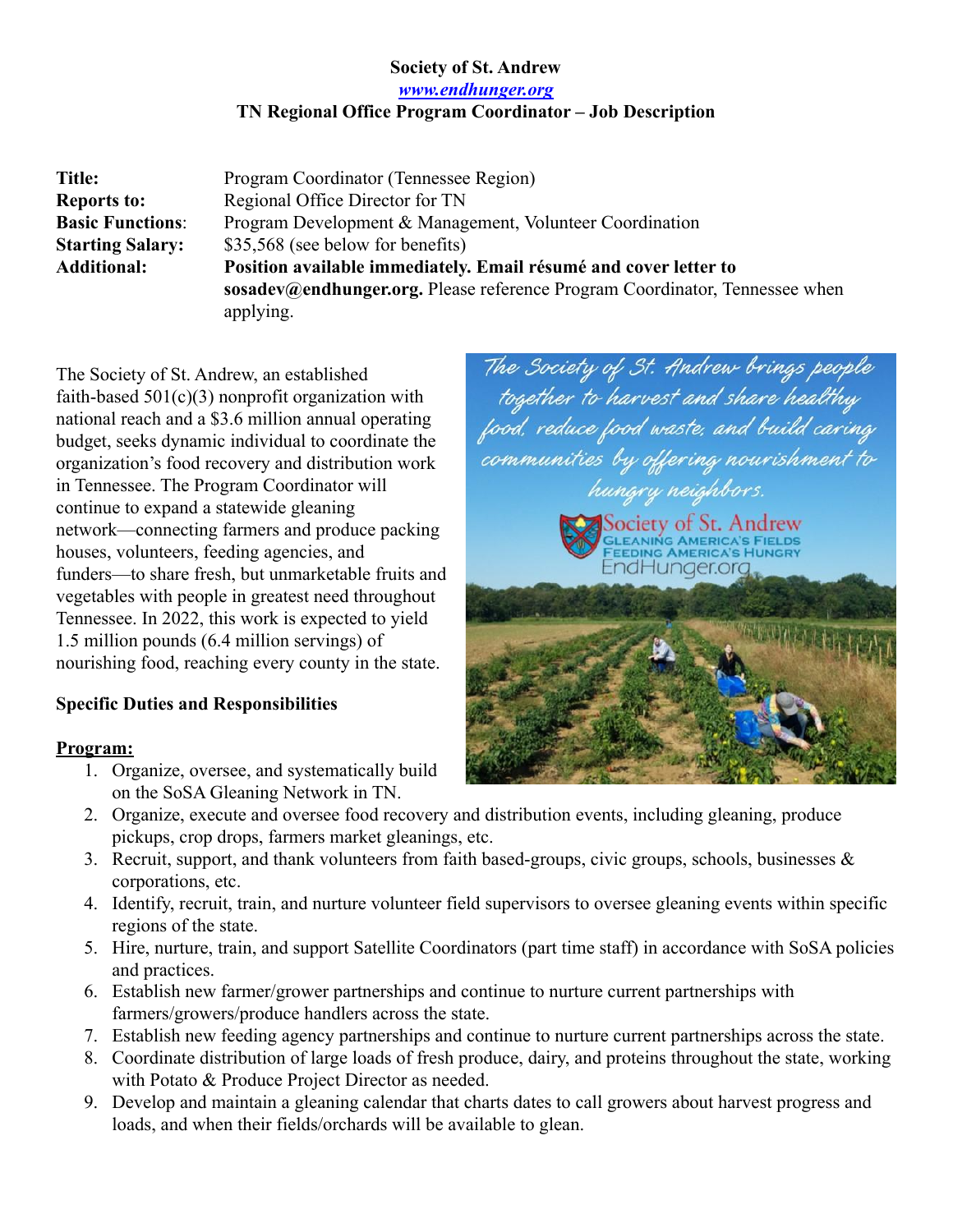- 10. Work with SoSA staff and the Harvest of Hope Director when/if a Harvest of Hope (mission work camp) event is held in the region.
- 11. Speak about SoSA in a wide range of church and civic settings.
- 12. Produce and mail annual tax letters to produce donors.
- 13. Work within budgetary constraints.



verb

gerund or present participle: gleaning

extract (information) from various sources. "the information is gleaned from press clippings"

Similar: obtain get take draw

- collect gradually and bit by bit. "objects gleaned from local markets"
- · HISTORICAL

gather (leftover grain or other produce) after a harvest.

"the conditions of farm workers in the 1890s made gleaning essential"

#### **Development:**

1. Provide social media updates on gleanings and activities in TN

2. Assist Regional Director in fundraising activities as needed

3. Represent SoSA in a wide variety of public and private forums, conferences, etc.

# **Administrative/General:**

1. Maintain both the SoSA Gleaning database and volunteer database for the TN region.

2. Provide required reports and other information in a timely way to TN Regional Director and SoSA national office.

3. Respond to requests for SoSA-related information; assist with mailings, information packets/letters to growers, churches, volunteers etc., as needed.

- 4. Participate in monthly SoSA conference calls and other national and regional meetings as may be required.
- 5. Work with the TN Regional Director in the hiring of all part-time staff.

# **Necessary Skills and Abilities:**

- 1. Leadership and delegation
- 2. Problem-solving, decision-making
- 3. Ability to recruit, retain, work with, and partner with diverse constituents– including interested farmers, gleaning coordinators, feeding agencies, and volunteers– of many ages and backgrounds
- 4. Flexibility/adaptability with last-minute changes
- 5. Excellent oral and written communication skills.
- 6. Comfort with computers; working knowledge of Microsoft Office, Google Suite; and the capability to learn new software.
- 7. Friendly and personable manner
- 8. Resiliency
- 9. Physical ability to stoop, bend, and lift up to 50 lbs. occasionally, 35 pounds regularly
- 10. This job requires frequent travel to worksites across the state of Tennessee, often at varying times. Mileage will be reimbursed.

# **Work Hours and Conditions**

- Regular work hours will be 40 hours per week: Monday–Friday, (to be set in consultation with Regional Director) with flexibility and allowance for weekend gleanings (more frequent during active gleaning season- May-Dec) and speaking engagements.
- Work settings vary day to day. Program Coordinator will work in an office, in farm fields during hot/cold weather, from home occasionally, and in other locations for meetings and conferences.